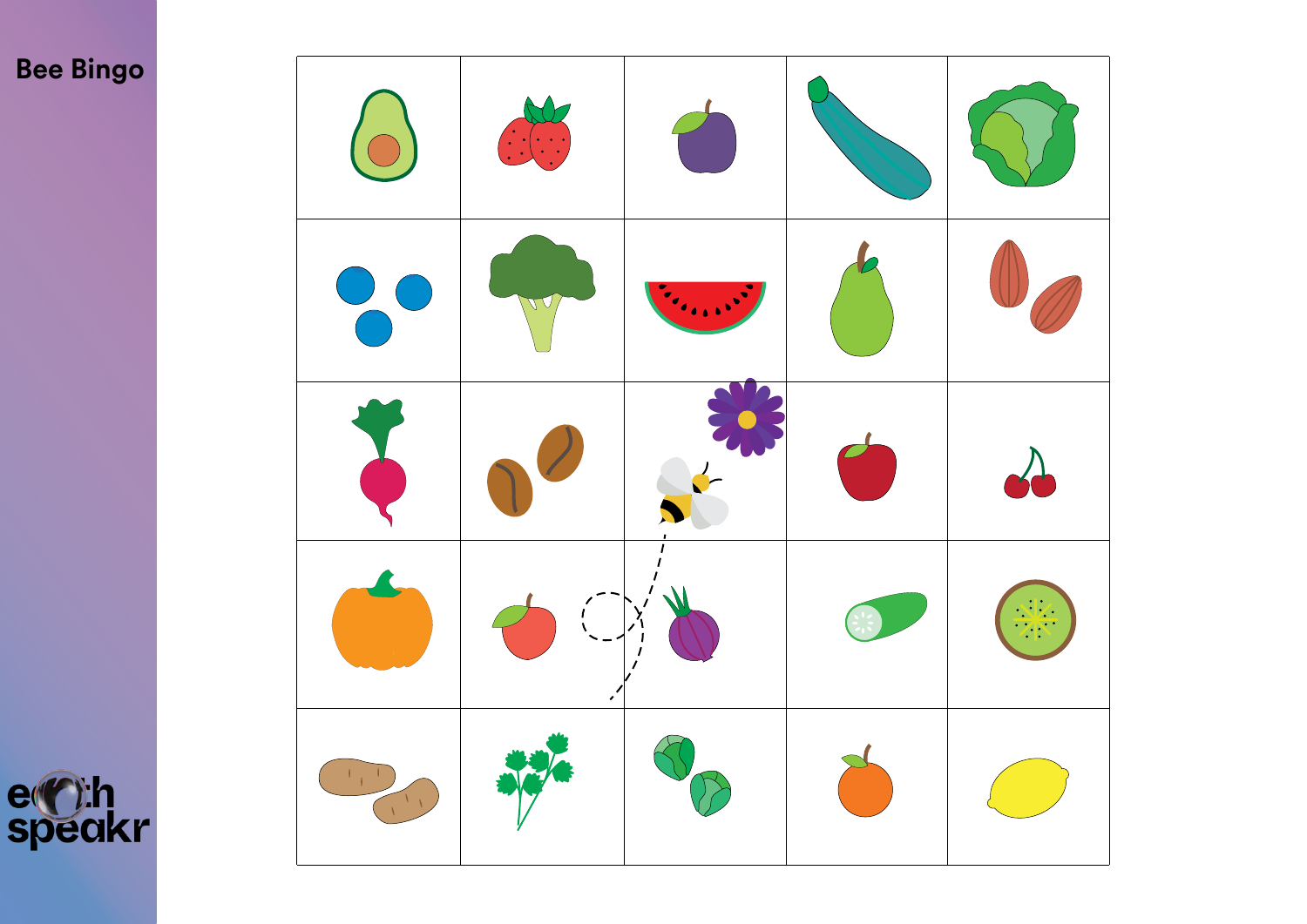## **Object-Action Bingo:**

**Future Cities**

Example: If your square is labelled "street" (object) and "change" (action), imagine a way that the street could be changed to be more environmentally friendly, such as "no cars allowed in the city on Fridays!" or "plant a public vegetable garden on every street!"



| <b>Street</b><br>÷<br>Change                   | <b>Tree</b><br>$+$<br>Hope                  | <b>Street Drain</b><br>$\div$<br>Dream            | <b>Bicycle</b><br>$\div$<br>Dream          | <b>Plastic Bottle</b><br>┿<br>Invent    |
|------------------------------------------------|---------------------------------------------|---------------------------------------------------|--------------------------------------------|-----------------------------------------|
| Car<br>$+$<br>Invent                           | <b>Plastic Bottle</b><br>$\ddot{}$<br>Dream | Newspaper<br>$+$<br>Hope                          | Office lights at<br>night<br>$+$<br>Change | <b>Bicycle</b><br>$\ddot{}$<br>Change   |
| Newspaper<br>$+$<br>Change                     | <b>Public</b><br>Transport<br>$+$<br>Dream  | Free<br>Choice!                                   | <b>Tree</b><br>$+$<br>Change               | Library<br>$+$<br>Hope                  |
| Library<br>$+$<br>Invent                       | <b>Street</b><br>$+$<br>Dream               | Car<br>$+$<br>Hope                                | <b>Window Box</b><br>$+$<br>Change         | Park<br>$+$<br>Hope                     |
| Office lights at<br>night<br>$\ddot{}$<br>Hope | Park<br>$+$<br>Invent                       | <b>Public</b><br>Transport<br>$\ddot{}$<br>Invent | Street drain<br>$+$<br>Invent              | <b>Window Box</b><br>$\ddot{}$<br>Dream |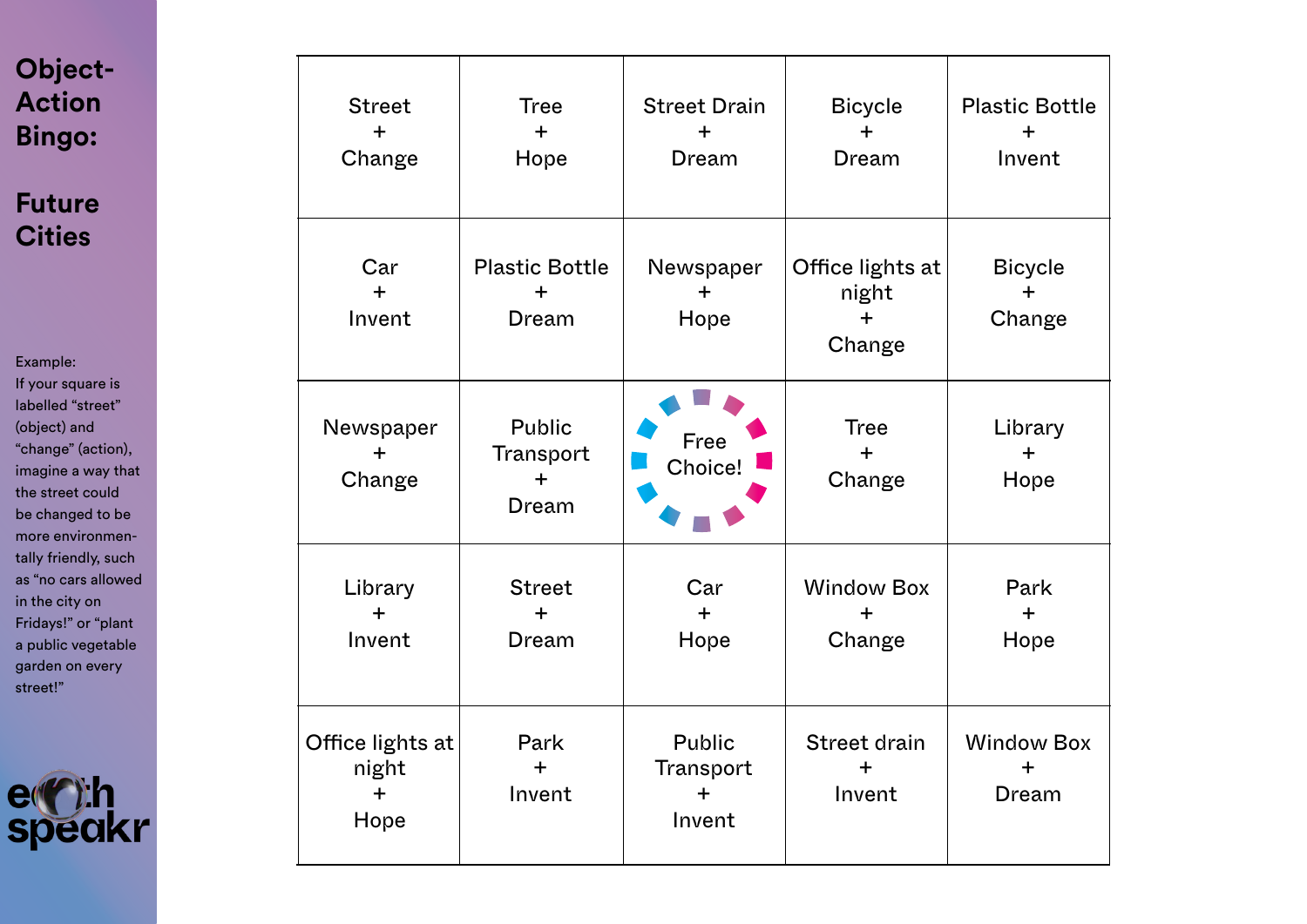**Create your own**



20cm

See if you can discover other examples! Check off the boxes as you complete each challenge.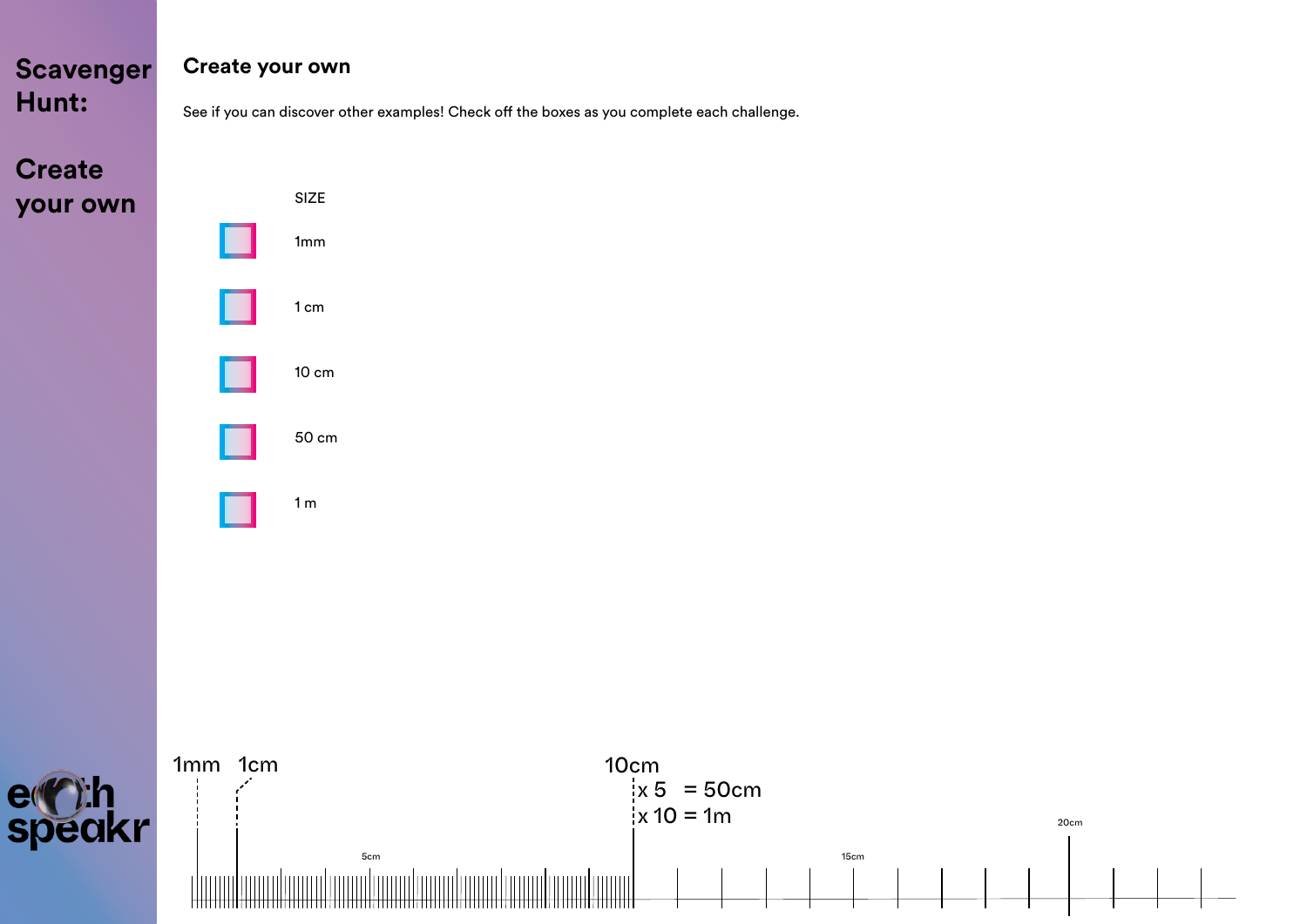e Cih<br>speakr

#### **Recycle:**

It's estimated that in 2018, each person in the EU generated an average of 492 kg of trash. When we recycle materials, we prevent them going into landfills, which negatively impacts our ecosystem. Recycling also reduces the need to make new products, which saves energy and reduces the emission of carbon dioxide (CO2) and other greenhouse gases produced during the manufacturing process.

Below are some objects that are made of recycled materials. See if you can discover other examples! Check off the boxes as you complete each challenge.

|                        | <b>SIZE</b>     | <b>EXAMPLE OBJECTS</b>                                                                                                                                                                                                                                                                                     |  |  |  |  |  |  |
|------------------------|-----------------|------------------------------------------------------------------------------------------------------------------------------------------------------------------------------------------------------------------------------------------------------------------------------------------------------------|--|--|--|--|--|--|
|                        | 1 <sub>mm</sub> | Coffee grounds: have numerous uses, including being used as a bio-fuel or being used to grow mushrooms.                                                                                                                                                                                                    |  |  |  |  |  |  |
|                        | 1 cm            | Toothbrush (width): can be made of recycled plastics or wood. If it's put into landfill, the average plastic toothbrush will take 500<br>years to decompose.                                                                                                                                               |  |  |  |  |  |  |
|                        | $10 \text{ cm}$ | Running Shoe / Trainer: some companies are rescuing used plastic bottles before they enter the ocean and making them<br>into fibers for trainers (5 plastic bottles for each pair of shoes). Other companies are turning used plastic bottles into canvas<br>material for boots.                           |  |  |  |  |  |  |
|                        |                 | 50 cm Backpack: can be made of recycled plastics, using up 10 plastic bottles.<br>T-shirts: can be made of recycled plastics, using up 10 plastic bottles per shirt.                                                                                                                                       |  |  |  |  |  |  |
|                        | 1 <sub>m</sub>  | Sleeping Bag: made of recycled plastics can use up 50 plastic bottles!<br>Tights / Hosiery: a few manufacturers have found a way to use old fishing nets into tights. Old, disused fishing nets are one of the<br>worst pollutants in the ocean and contribute to 50% of the human trash in ocean waters.  |  |  |  |  |  |  |
|                        | >1 m            | Playground equipment: some playground equipment is made of recycled plastics<br>Car Parts like seat cushions, dashboards, splashboards: plastics make up 50% of modern cars. Some car companies are attempting to<br>recycle plastics from their old cars, and to use recycled plastics in their new cars. |  |  |  |  |  |  |
| 1mm<br>1 <sub>cm</sub> |                 | 10cm                                                                                                                                                                                                                                                                                                       |  |  |  |  |  |  |
|                        |                 | ix 5<br>$= 50cm$<br>$:x 10 = 1m$<br>20cm<br>15cm<br>5cm                                                                                                                                                                                                                                                    |  |  |  |  |  |  |
|                        |                 |                                                                                                                                                                                                                                                                                                            |  |  |  |  |  |  |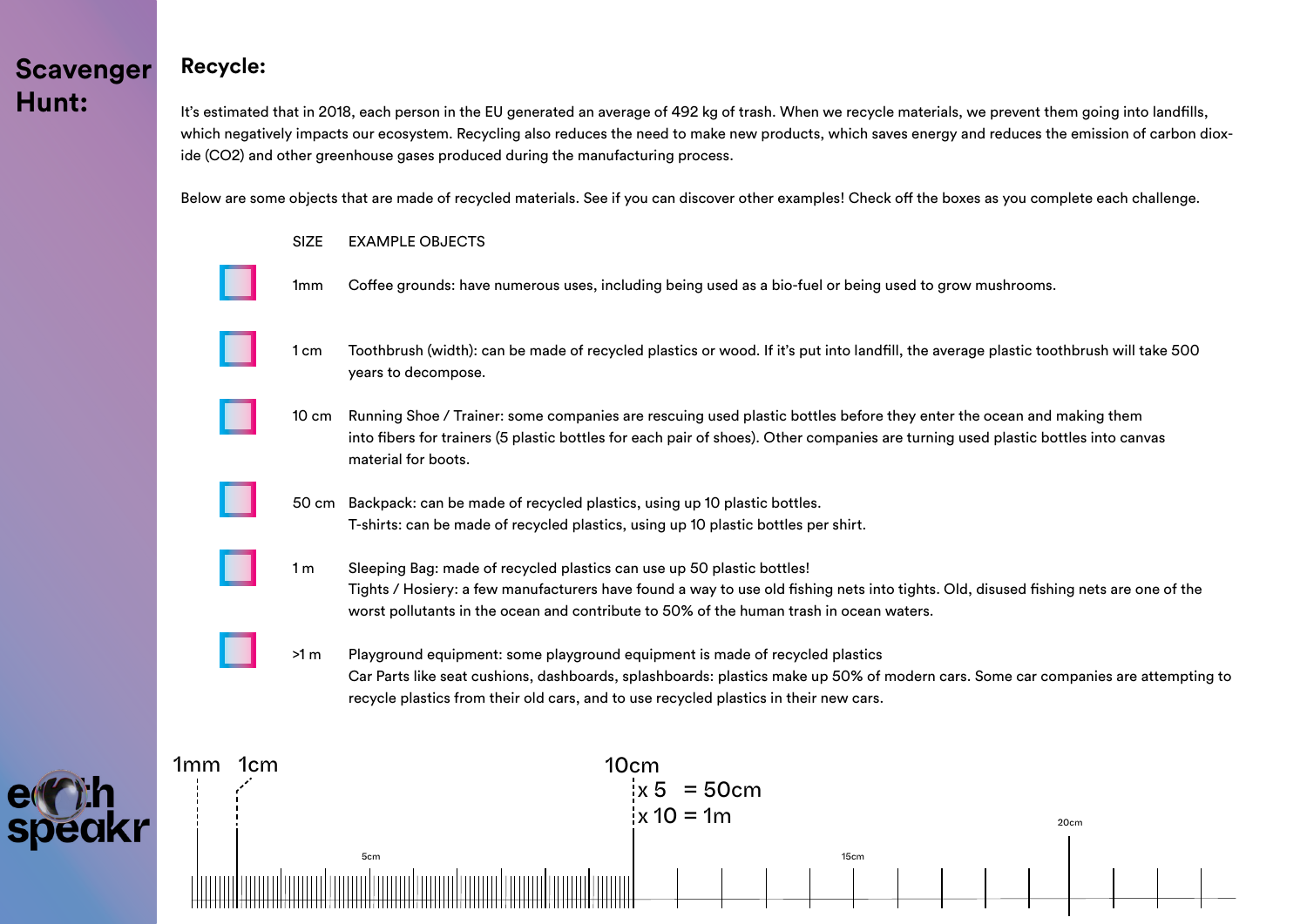er rin<br>speakr

H₩

#### **City Ecosystems:**

We've listed below some objects that can support healthy ecosystems in cities. See if you can discover other examples! Check off the boxes as you complete each challenge.

|         | <b>SIZE</b>     | <b>EXAMPLE OBJECTS</b>                                                                                                                                                                                                                                                                                                                    |                                          |      |  |  |
|---------|-----------------|-------------------------------------------------------------------------------------------------------------------------------------------------------------------------------------------------------------------------------------------------------------------------------------------------------------------------------------------|------------------------------------------|------|--|--|
|         | 1 <sub>mm</sub> | Seeds: planting flowers in a window box or in your garden to help butterflies & bees.                                                                                                                                                                                                                                                     |                                          |      |  |  |
|         | 1 cm            | Ladybird beetles: these eat insects such as aphids that kill many plants. You can buy and release ladybirds into your garden.                                                                                                                                                                                                             |                                          |      |  |  |
|         | 10 cm           | Dried grass or cotton or hemp string: put out soft materials in spring time for birds to use in nest-building.<br>Outside Plant Pots: plant flowers that help feed butterflies and bees in the city.<br>Bird Food: winter is a particularly hard time for birds to find food. Hang up mesh bags or other containers filled with suet/fat. |                                          |      |  |  |
|         | 50 cm           | Bird box / house: help provide safe shelter for nesting birds to rear their offspring.<br>Bird Bath: urban birds need water to bathe and clean the pollutants that get trapped in their feathers and make it hard to fly. They<br>also need a source of clean fresh water!                                                                |                                          |      |  |  |
|         | 1 <sub>m</sub>  | Compost bin: to recycle food waste, capture carbon and create compost to use in your garden.<br>Bicycle: when humans use bicycles instead of driving cars, they do not pollute the air, making sure it is clean and breathable by<br>humans, birds, bees, and every other animal.                                                         |                                          |      |  |  |
|         |                 | And of course, removing plastic trash in any of these sizes also helps boost healthy life in cities!                                                                                                                                                                                                                                      |                                          |      |  |  |
|         |                 |                                                                                                                                                                                                                                                                                                                                           |                                          |      |  |  |
| 1mm 1cm |                 | 10 <sub>cm</sub>                                                                                                                                                                                                                                                                                                                          | $1x 5 = 50cm$<br>$\frac{1}{2}$ x 10 = 1m | 20cm |  |  |
|         |                 | 5cm                                                                                                                                                                                                                                                                                                                                       | 15cm                                     |      |  |  |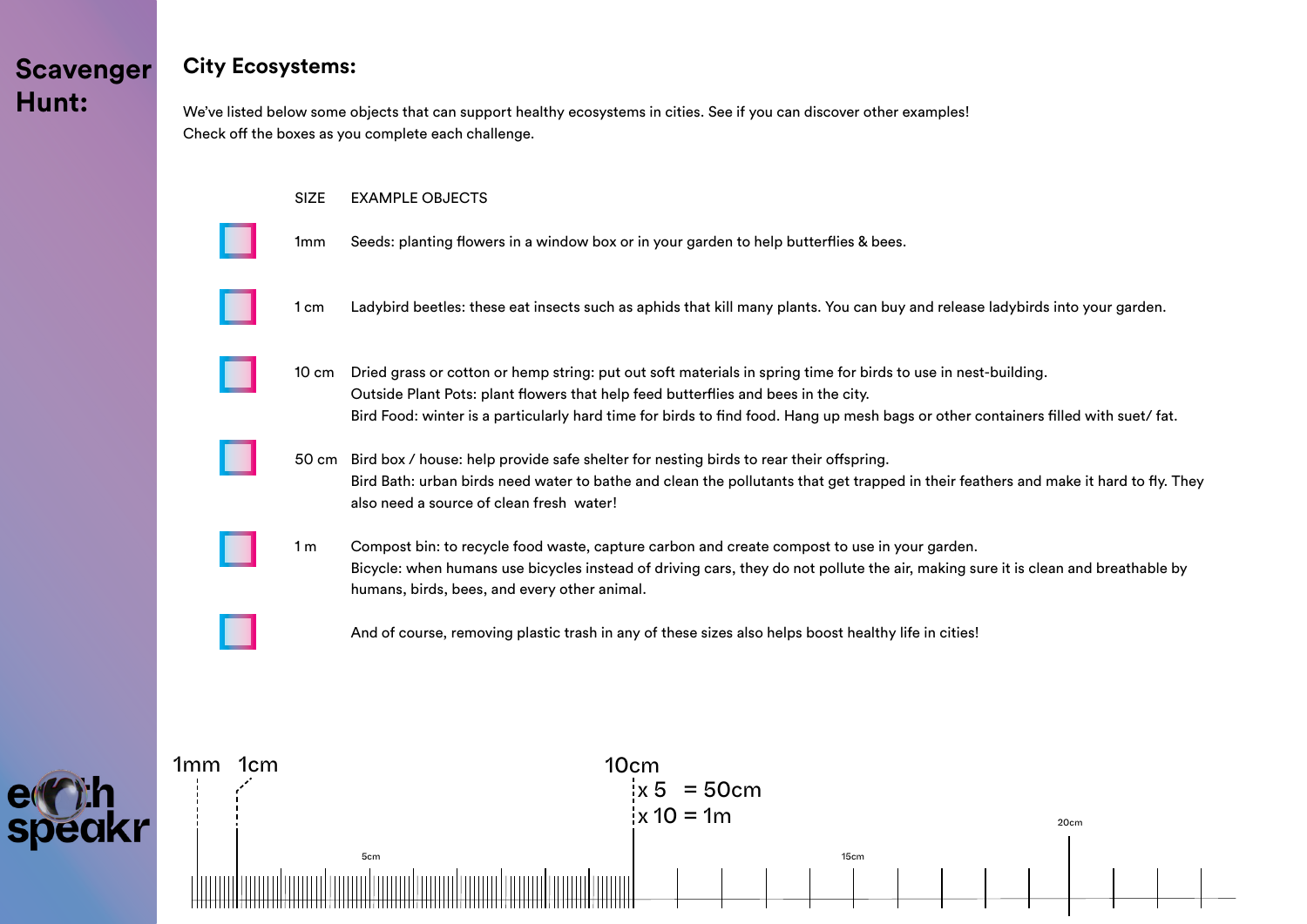#### **Ocean Ecosystems:**

It is estimated that 80% of ocean debris is composed of plastic: 8 million tonnes of plastic enter the ocean each year. If we continue at this rate, then by the year 2050, it is estimated that there will be more plastic in the ocean than fish.

We've listed below some objects that end up in the oceans, creating pollution. See if you can discover other examples! Check off the boxes as you complete each challenge.

SIZE EXAMPLE OBJECTS

<1 mm Microbeads: used in some shampoos, toothpastes, and face & body scrubs.

 1 mm Dental Floss: when this ends up in landfill, seabirds can swallow the strands of floss and die, or cough up the floss and transfer it into the oceans, rivers, and other bodies of water. Although most dental floss is currently made of nylon, which does not decompose some companies have created biodegradable floss, made from materials such as bamboo fiber.



 5 mm Cigarettes: the ends are often washed into street drains, carrying the pieces and their toxic chemicals into the ocean. Drinking Straws





50 cm Plastic bag: in the ocean look like jelly fish to many whales, dolphins and turtles, who can die after eating a plastic bag by mistake.

 1 m Roofing Materials: 2% of landfill is from roofing materials. Sometimes, this can end up in the ocean. Scientists have invented a way that these materials can potentially be broken down and digested by fungi, rather than being put into landfill. NOTE: Many liquids can also pollute the oceans, such as oil, chemicals from industrial processes, sewage waste water.

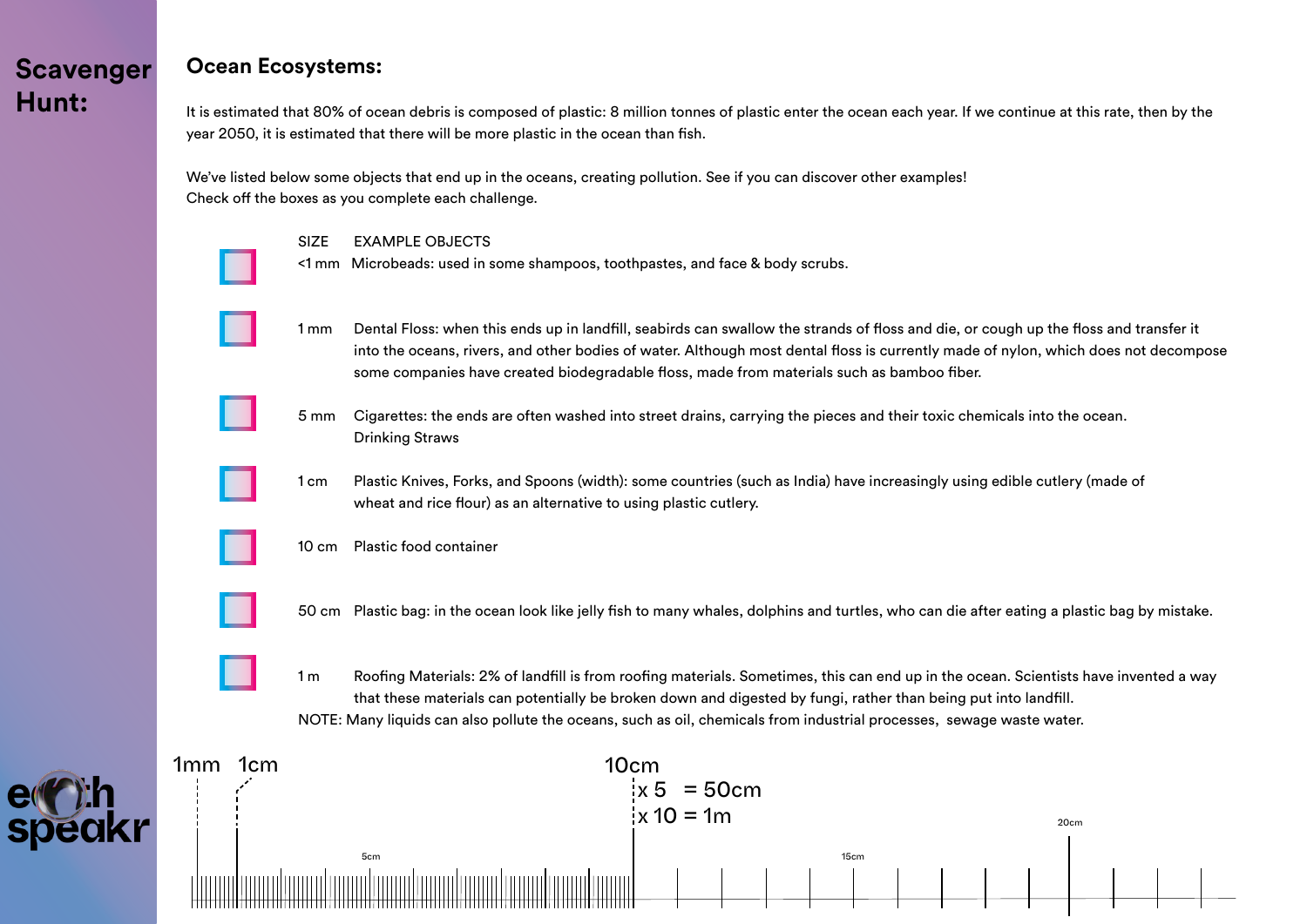## **Oak Trees + Chimneys**